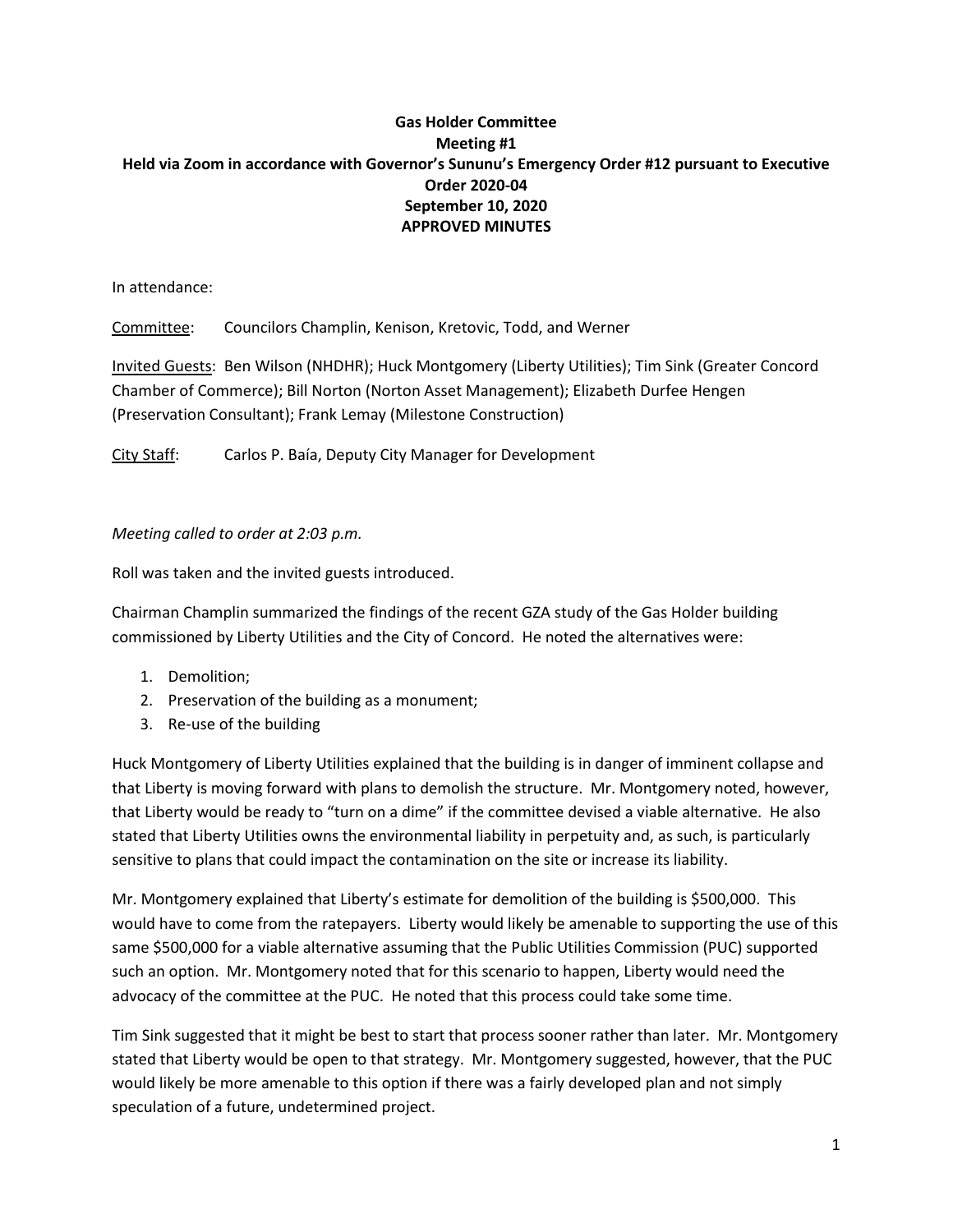Councilor Kretovic stated that if the PUC did not allow the \$500,000 to be used for a project, she wanted it to be clear that the default was not demolition.

Bill Norton stated that it could cost \$3 million to re-purpose this building. For that to happen, he envisioned a strategy of stacking various capital sources. He suggested perhaps pursuing the monument option at this time and working toward a future project.

Jennifer Goodman noted that phasing will be important with this project. It's not just the building; it's the entire site that is up for re-purposing.

Frank Lemay stated that one alternative that might work for a site with sub-surface contamination is podium construction where a deck of parking is built over the ground surface with a streel frame structure above. In essence, Mr. Lemay saw this as a possible air rights project. He wondered if Liberty would accept such a project.

Mr. Montgomery stated that Liberty wouldn't dismiss anything at this point but reminded the committee that the environmental liability is significant and whatever end use would need to be vetted by the company.

Mr. Wilson asked about the extent of the site's sub-surface environmental contamination. Mr. Montgomery stated that he would inquire with his colleagues about this matter.

Ms. Goodman suggested the consultancy group of Stu Arnett to work with the committee on this project. Mr. Norton also recommended Plan New Hampshire as another resource. The committee's consensus was to recommend that the City Council on Monday approve the \$20,000 appropriation for this work and direct the City Manager and Deputy City Manager for Development to take the committee's recommendation and secure the appropriate consultant.

Councilor Kenison asked Jon Chorlian for his thoughts as a developer of historic properties. Mr. Chorlian stated that this is only a 5,000 square foot building but any project to re-use it would be staggeringly expensive on a square foot basis. He did not see how such an expensive project could recoup the necessary value to make it financially feasible in Concord.

The committee discussed whom to invite as subject matter experts or individuals that have expressed interest in redeveloping the site in the past. Names included Jim Garvin, Alex Ray, Dick Anagnost, and George Bald.

Councilor Kretovic stated that if this building is demolished it will have a devastating impact on the community akin to what happened with the razing of the train station.

The committee agreed to meet in two weeks and have that as an opportunity for the subject matter experts to provide their input.

Ms. Goodman will circulate the building's National Register application which has a tremendous amount of information about the building and its history.